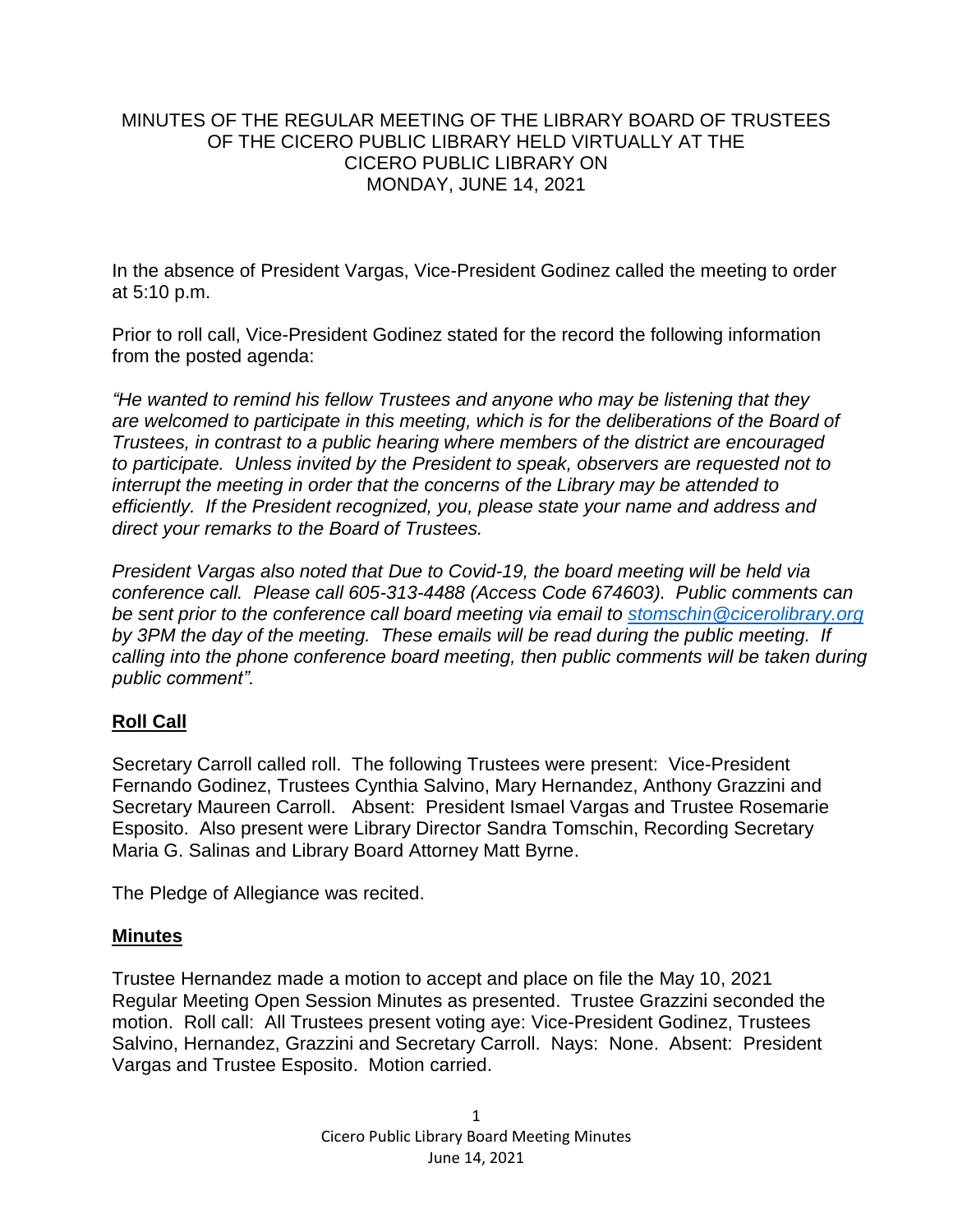# **Bills**

Trustee Grazzini made a motion to pay the June 2021 bills as presented. Trustee Hernandez seconded the motion. Roll call: All Trustees present voting aye: Vice-President Godinez, Trustees Salvino, Hernandez, Grazzini and Secretary Carroll. Nays: None. Absent: President Vargas and Trustee Esposito. Motion carried.

# **Salaries**

Trustee Hernandez made a motion to pay the April 1, 2021- May 31, 2021 salaries as presented. Trustee Grazzini seconded the motion. Roll call: All Trustees present voting aye: Vice-President Godinez, Trustees Salvino, Hernandez, Grazzini and Secretary Carroll. Nays: None. Absent: President Vargas and Trustee Esposito. Motion carried.

### **Administrative Director's Report**

Library Director Sandra Tomschin noted that her monthly report was in their packet and asked them if they had any questions.

The reported in their packet noted that there were no covid19 related issues in May and they continue with the sanitizing of the areas and practicing social distance. She noted that on June 11, 2021, Governor Pritzker lifted the restrictions and moved Illinois to Phase 5 of the recovery plan. She noted they transitioned to be fully open and also continue with the guidelines from SWAN.

She reported that the plans continue with the 100-year anniversary planning, with preparation for the publishing of the cookbook. She also noted the special events highlighting the anniversary as noted below:

- Pet Parade July 16, 2021 at 2:00 p.m.
- Open House August 13, 2021 at  $4:00$  p.m.
- Mexican Independence Parade September 19, 2021, more information to follow.
- Murder at the Library Dinner on October 2, 2021, rsvp required, tickets \$50.00 per person.
- Houby Day Parade October 10, 2021, more information to follow.

Library Director Sandra Tomschin also noted that she has been working with Human Resources on updating the Policy and Procedure Manual for employees. She also noted that included in their packet was a survey that is part of the Strategic Plan. She asked the Trustees to complete and return the survey. She also noted that employees will also be completing the same survey. She briefed the Trustees on the In-Service that was held on June 11, 2021. She also reported that the job descriptions would need to be updated, as many roles have changed due to the covid-19 pandemic. Vice-President Godinez asked the Trustees if they had any questions, they indicated none.

Trustee Hernandez made a motion to accept the Library Director's Report as presented in their packet and placed on file. Secretary Carroll seconded the motion. Roll call: All

> 2 Cicero Public Library Board Meeting Minutes June 14, 2021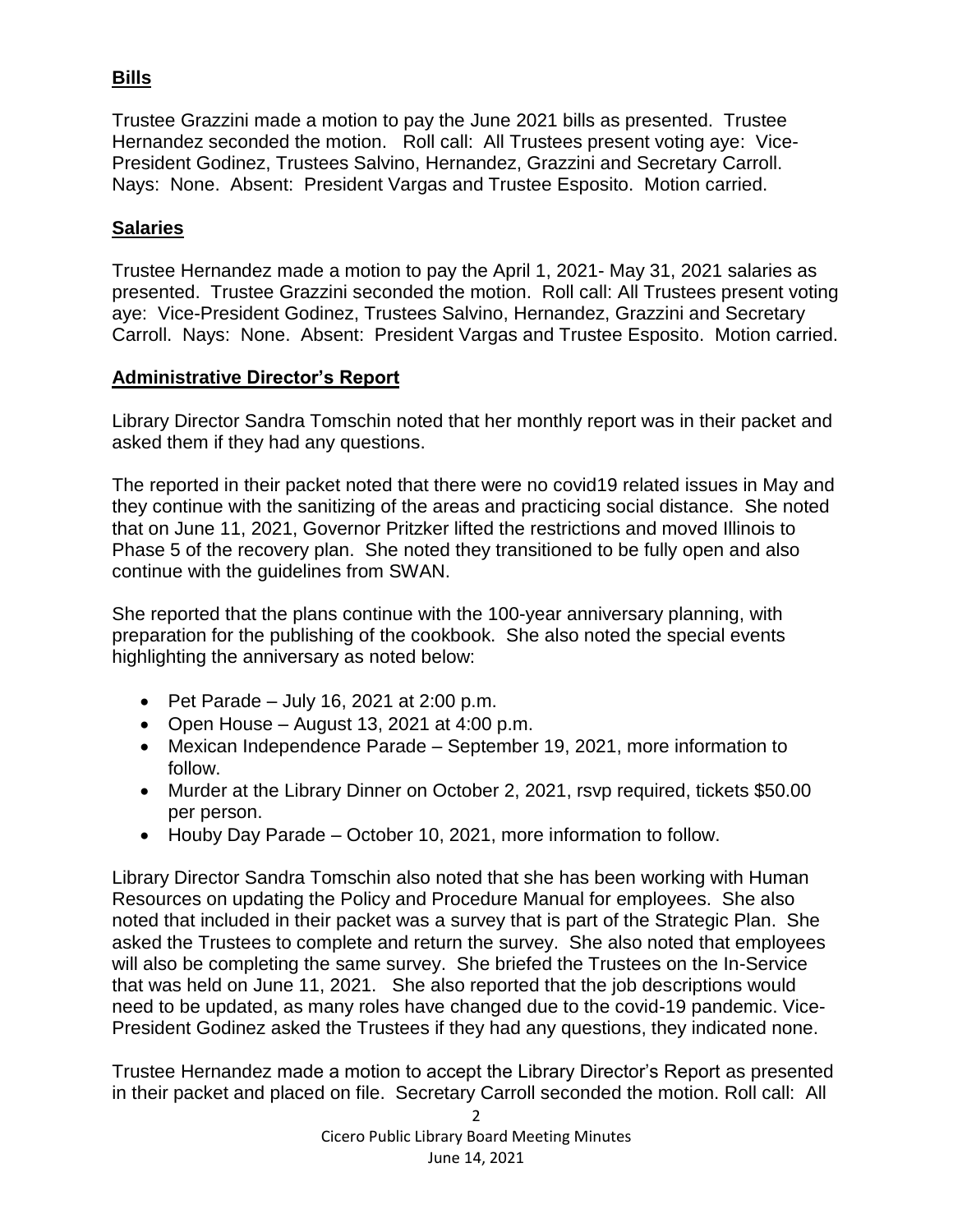Trustees present voting aye: Vice-President Godinez, Trustees Salvino, Hernandez, Grazzini and Secretary Carroll. Nays: None. Absent: President Vargas and Trustee Esposito. Motion carried.

### **Department Reports**

Trustee Hernandez made a motion to accept the reports for the Circulation Department for May 2021 as presented and place on file. Secretary Carroll seconded the motion. Roll call: All Trustees present voting aye: Vice-President Godinez, Trustees Salvino, Hernandez, Grazzini and Secretary Carroll. Nays: None. Absent: President Vargas and Trustee Esposito. Motion carried.

Trustee Grazzini made a motion to accept the reports for the Technical Services Department for May 2021 as presented and place on file. Trustee Hernandez seconded the motion. Roll call: All Trustees present voting aye: Vice-President Godinez, Trustees Salvino, Hernandez, Grazzini and Secretary Carroll. Nays: None. Absent: President Vargas and Trustee Esposito. Motion carried.

Trustee Hernandez made a motion to accept the reports for the Reference Department for May 2021 as presented and place on file. Trustee Grazzini seconded the motion. Roll call: All Trustees present voting aye: Vice-President Godinez, Trustees Salvino, Hernandez, Grazzini and Secretary Carroll. Nays: None. Absent: President Vargas and Trustee Esposito. Motion carried.

Trustee Grazzini made a motion to accept reports for the Youth Services Department for May 2021 as presented and place on file. Trustee Hernandez seconded the motion. Roll call: All Trustees present voting aye: Vice-President Godinez, Trustees Salvino, Hernandez, Grazzini and Secretary Carroll. Nays: None. Absent: President Vargas and Trustee Esposito. Motion carried.

### **Unfinished Business**

Library Director Sandra Tomschin reported there was none to report.

# **New Business**

Trustee Grazzini made a motion to Authorize Administrative Director to approve the June, July and August bills and salaries. Trustee Hernandez seconded the motion. Roll call: All Trustees present voting aye: Vice-President Godinez, Trustees Salvino, Hernandez, Grazzini and Secretary Carroll. Nays: None. Absent: President Vargas and Trustee Esposito. Motion carried.

### **Public Comments**

Vice-President Godinez asked if there was anyone on the conference line for public comment. Library Attorney Matt confirmed that nobody was present on the conference line to make a public comment or in person.